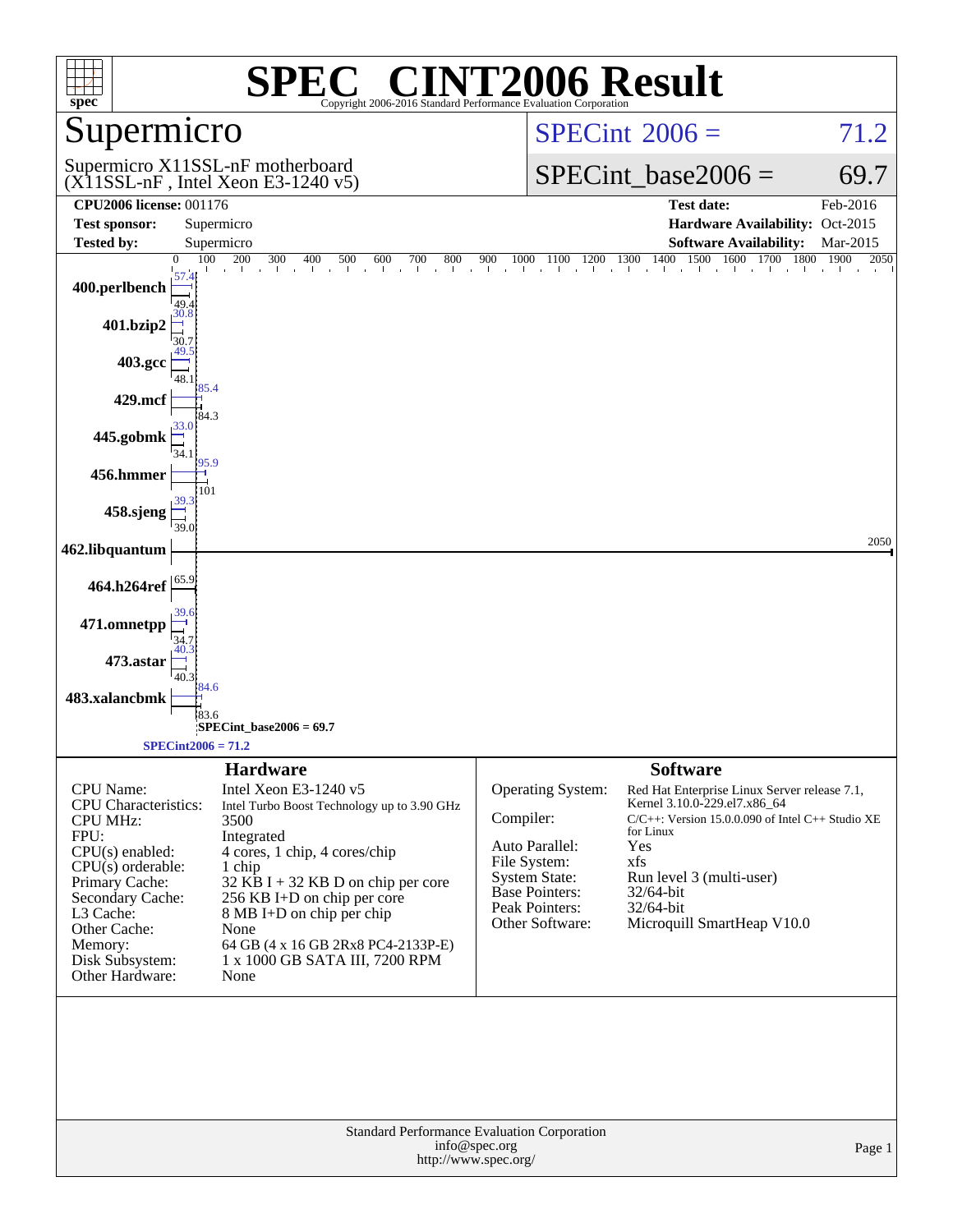

### Supermicro

### $SPECint2006 = 71.2$  $SPECint2006 = 71.2$

(X11SSL-nF , Intel Xeon E3-1240 v5) Supermicro X11SSL-nF motherboard

SPECint base2006 =  $69.7$ 

**[CPU2006 license:](http://www.spec.org/auto/cpu2006/Docs/result-fields.html#CPU2006license)** 001176 **[Test date:](http://www.spec.org/auto/cpu2006/Docs/result-fields.html#Testdate)** Feb-2016 **[Test sponsor:](http://www.spec.org/auto/cpu2006/Docs/result-fields.html#Testsponsor)** Supermicro Supermicro **[Hardware Availability:](http://www.spec.org/auto/cpu2006/Docs/result-fields.html#HardwareAvailability)** Oct-2015 **[Tested by:](http://www.spec.org/auto/cpu2006/Docs/result-fields.html#Testedby)** Supermicro **Supermicro [Software Availability:](http://www.spec.org/auto/cpu2006/Docs/result-fields.html#SoftwareAvailability)** Mar-2015

#### **[Results Table](http://www.spec.org/auto/cpu2006/Docs/result-fields.html#ResultsTable)**

|                    | <b>Base</b>    |       |                |              |                |              | <b>Peak</b>                 |              |                |              |                |              |
|--------------------|----------------|-------|----------------|--------------|----------------|--------------|-----------------------------|--------------|----------------|--------------|----------------|--------------|
| <b>Benchmark</b>   | <b>Seconds</b> | Ratio | <b>Seconds</b> | <b>Ratio</b> | <b>Seconds</b> | <b>Ratio</b> | <b>Seconds</b>              | <b>Ratio</b> | <b>Seconds</b> | <b>Ratio</b> | <b>Seconds</b> | <b>Ratio</b> |
| 400.perlbench      | 197            | 49.5  | 199            | 49.2         | 198            | 49.4         | 172                         | 56.8         | 170            | 57.5         | <b>170</b>     | 57.4         |
| 401.bzip2          | 314            | 30.7  | 315            | 30.7         | 315            | 30.7         | 314                         | 30.8         | 314            | 30.7         | 314            | 30.8         |
| $403.\mathrm{gcc}$ | 167            | 48.2  | 167            | 48.1         | 168            | 48.0         | 163                         | 49.5         | 163            | 49.3         | 163            | 49.5         |
| $429$ .mcf         | 108            | 84.3  | 109            | 83.7         | 108            | 84.7         | 107                         | 85.5         | 107            | 85.3         | 107            | 85.4         |
| $445$ .gobmk       | 307            | 34.1  | 307            | 34.1         | 307            | 34.2         | 318                         | 33.0         | 318            | 33.0         | 318            | 33.0         |
| 456.hmmer          | 92.0           | 101   | 92.2           | 101          | 91.9           | 101          | 97.1                        | 96.1         | 97.7           | 95.5         | 97.3           | 95.9         |
| $458$ .sjeng       | <b>311</b>     | 39.0  | 311            | 38.9         | 310            | 39.0         | 308                         | 39.3         | 308            | 39.3         | 308            | 39.3         |
| 462.libquantum     | 10.1           | 2050  | 10.1           | 2050         | 10.1           | 2040         | 10.1                        | 2050         | 10.1           | 2050         | 10.1           | 2040         |
| 464.h264ref        | 336            | 65.9  | 336            | 65.9         | 336            | 65.9         | 336                         | 65.9         | 336            | 65.9         | 336            | 65.9         |
| 471.omnetpp        | 188            | 33.2  | 180            | 34.7         | 180            | 34.7         | 158                         | 39.6         | 158            | 39.6         | 149            | 41.9         |
| $473.$ astar       | 175            | 40.2  | 174            | 40.3         | 174            | 40.3         | 174                         | 40.3         | 174            | 40.3         | 175            | 40.2         |
| 483.xalancbmk      | 82.4           | 83.7  | 82.7           | 83.4         | 82.6           | 83.6         | 82.0                        | 84.2         | 81.6           | 84.6         | 81.6           | 84.6         |
| D.                 | $\mathbf{1}$   |       |                | 1.7.1.1      |                | T11          | $1 \quad 1$<br>$\mathbf{1}$ | $\mathbf{1}$ | $\cdot$        |              |                |              |

Results appear in the [order in which they were run.](http://www.spec.org/auto/cpu2006/Docs/result-fields.html#RunOrder) Bold underlined text [indicates a median measurement.](http://www.spec.org/auto/cpu2006/Docs/result-fields.html#Median)

#### **[Submit Notes](http://www.spec.org/auto/cpu2006/Docs/result-fields.html#SubmitNotes)**

The config file option 'submit' was used.

#### **[Operating System Notes](http://www.spec.org/auto/cpu2006/Docs/result-fields.html#OperatingSystemNotes)**

Stack size set to unlimited using "ulimit -s unlimited"

#### **[Platform Notes](http://www.spec.org/auto/cpu2006/Docs/result-fields.html#PlatformNotes)**

Standard Performance Evaluation Corporation BIOS Settings: Hyper-threading = Disabled As tested, the system used a Supermicro CSE-113MFAC2-R606CB chassis. The chassis is configured with 2 PWS-606P-1R redundant power supply, 1 SNK-P0046P heatsink, as well as 4 FAN-0154L4 middle cooling fan. Sysinfo program /home/cpu2006/config/sysinfo.rev6914 \$Rev: 6914 \$ \$Date:: 2014-06-25 #\$ e3fbb8667b5a285932ceab81e28219e1 running on localhost.localdomain Mon Feb 22 19:08:46 2016 This section contains SUT (System Under Test) info as seen by some common utilities. To remove or add to this section, see: <http://www.spec.org/cpu2006/Docs/config.html#sysinfo> From /proc/cpuinfo model name : Intel(R) Xeon(R) CPU E3-1240 v5 @ 3.50GHz 1 "physical id"s (chips) 4 "processors" cores, siblings (Caution: counting these is hw and system dependent. The following excerpts from /proc/cpuinfo might not be reliable. Use with Continued on next page

[info@spec.org](mailto:info@spec.org) <http://www.spec.org/>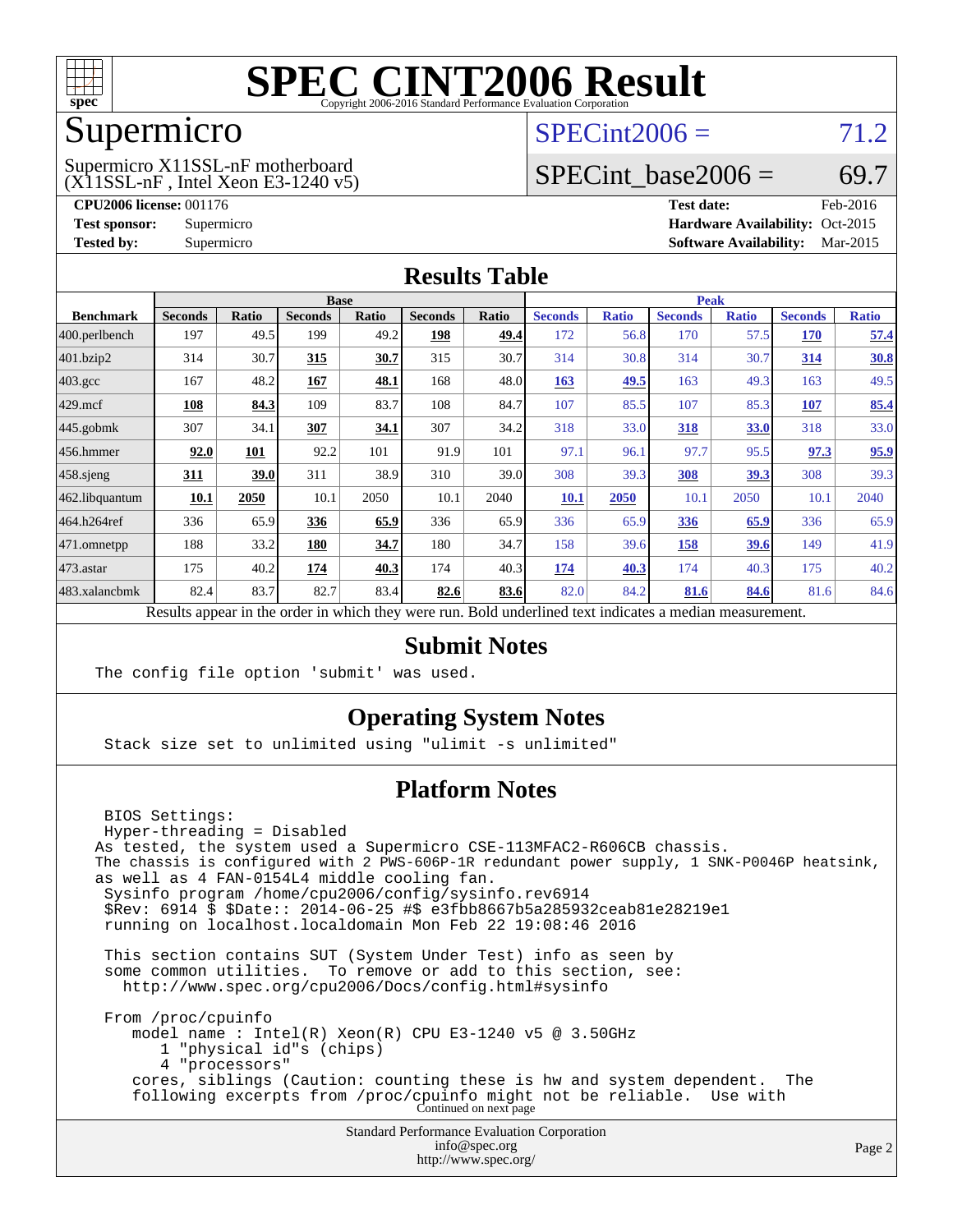

#### Supermicro

 $SPECint2006 = 71.2$  $SPECint2006 = 71.2$ 

 $(X11SSL-nF$ , Intel Xeon E3-1240 v5) Supermicro X11SSL-nF motherboard

SPECint base2006 =  $69.7$ 

**[CPU2006 license:](http://www.spec.org/auto/cpu2006/Docs/result-fields.html#CPU2006license)** 001176 **[Test date:](http://www.spec.org/auto/cpu2006/Docs/result-fields.html#Testdate)** Feb-2016 **[Test sponsor:](http://www.spec.org/auto/cpu2006/Docs/result-fields.html#Testsponsor)** Supermicro Supermicro **[Hardware Availability:](http://www.spec.org/auto/cpu2006/Docs/result-fields.html#HardwareAvailability)** Oct-2015 **[Tested by:](http://www.spec.org/auto/cpu2006/Docs/result-fields.html#Testedby)** Supermicro **Supermicro [Software Availability:](http://www.spec.org/auto/cpu2006/Docs/result-fields.html#SoftwareAvailability)** Mar-2015

#### **[Platform Notes \(Continued\)](http://www.spec.org/auto/cpu2006/Docs/result-fields.html#PlatformNotes)**

 caution.) cpu cores : 4 siblings : 4 physical 0: cores 0 1 2 3 cache size : 8192 KB From /proc/meminfo MemTotal: 65631132 kB HugePages\_Total: 0<br>Hugepagesize: 2048 kB Hugepagesize: From /etc/\*release\* /etc/\*version\* os-release: NAME="Red Hat Enterprise Linux Server" VERSION="7.1 (Maipo)" ID="rhel" ID\_LIKE="fedora" VERSION\_ID="7.1" PRETTY\_NAME="Red Hat Enterprise Linux Server 7.1 (Maipo)" ANSI\_COLOR="0;31" CPE\_NAME="cpe:/o:redhat:enterprise\_linux:7.1:GA:server" redhat-release: Red Hat Enterprise Linux Server release 7.1 (Maipo) system-release: Red Hat Enterprise Linux Server release 7.1 (Maipo) system-release-cpe: cpe:/o:redhat:enterprise\_linux:7.1:ga:server uname -a: Linux localhost.localdomain 3.10.0-229.el7.x86\_64 #1 SMP Thu Jan 29 18:37:38 EST 2015 x86\_64 x86\_64 x86\_64 GNU/Linux run-level 3 Feb 22 19:06 SPEC is set to: /home/cpu2006 Filesystem Type Size Used Avail Use% Mounted on<br>
/dev/mapper/rhel-home xfs 865G 170G 696G 20% /home  $/$ dev/mapper/rhel-home xfs Additional information from dmidecode: Warning: Use caution when you interpret this section. The 'dmidecode' program reads system data which is "intended to allow hardware to be accurately determined", but the intent may not be met, as there are frequent changes to hardware, firmware, and the "DMTF SMBIOS" standard. BIOS American Megatrends Inc. 1.0a 12/25/2015 Memory: 4x Samsung M391A2K43BB1-CPB 16 GB 2 rank 2133 MHz (End of data from sysinfo program)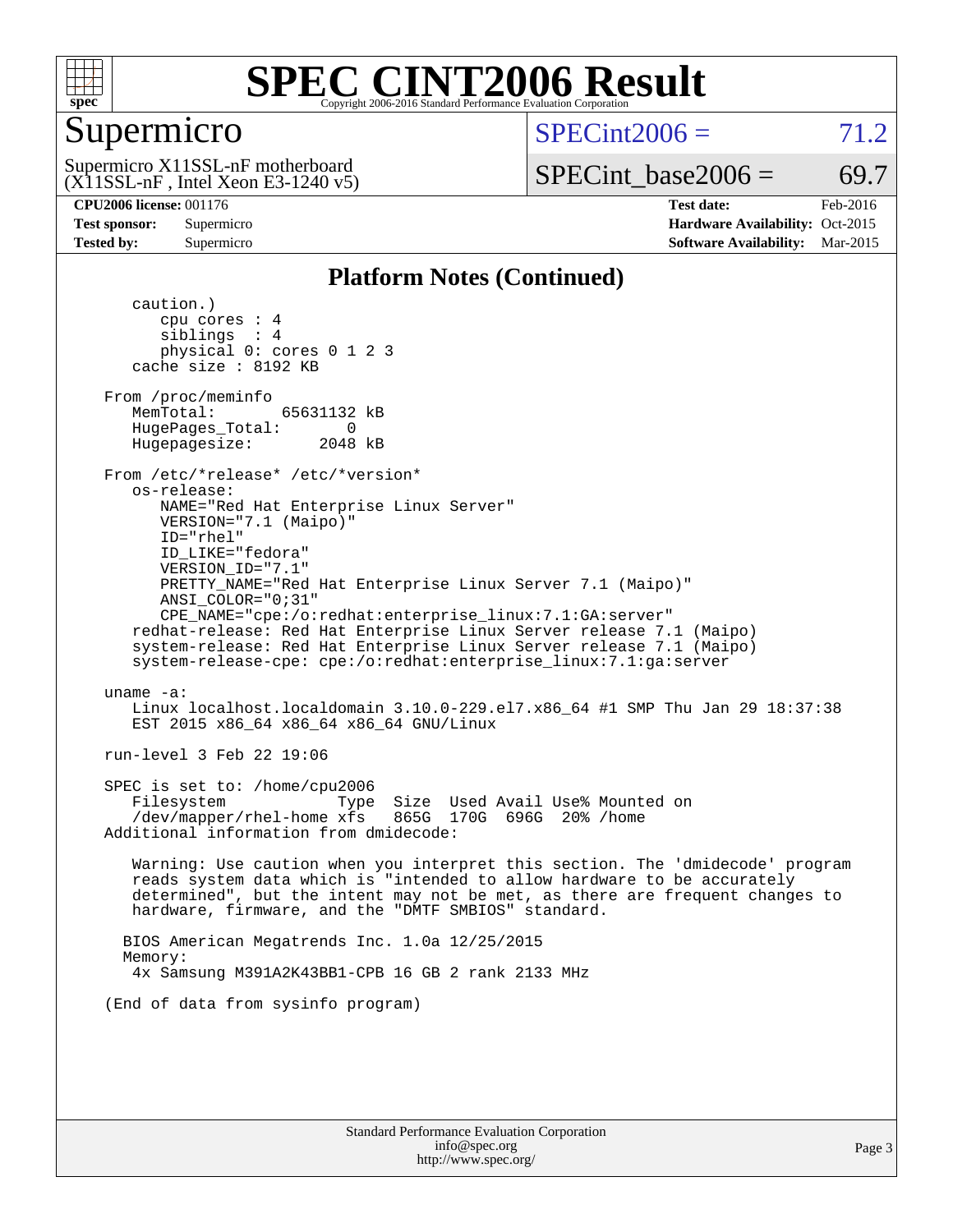

#### Supermicro

 $SPECint2006 = 71.2$  $SPECint2006 = 71.2$ 

 $(X11SSL-nF$ , Intel Xeon E3-1240 v5) Supermicro X11SSL-nF motherboard

SPECint base2006 =  $69.7$ 

**[CPU2006 license:](http://www.spec.org/auto/cpu2006/Docs/result-fields.html#CPU2006license)** 001176 **[Test date:](http://www.spec.org/auto/cpu2006/Docs/result-fields.html#Testdate)** Feb-2016 **[Test sponsor:](http://www.spec.org/auto/cpu2006/Docs/result-fields.html#Testsponsor)** Supermicro Supermicro **[Hardware Availability:](http://www.spec.org/auto/cpu2006/Docs/result-fields.html#HardwareAvailability)** Oct-2015 **[Tested by:](http://www.spec.org/auto/cpu2006/Docs/result-fields.html#Testedby)** Supermicro **Supermicro [Software Availability:](http://www.spec.org/auto/cpu2006/Docs/result-fields.html#SoftwareAvailability)** Mar-2015

#### **[General Notes](http://www.spec.org/auto/cpu2006/Docs/result-fields.html#GeneralNotes)**

Environment variables set by runspec before the start of the run:  $KMP$  AFFINITY = "granularity=fine, scatter" LD\_LIBRARY\_PATH = "/home/cpu2006/libs/32:/home/cpu2006/libs/64:/home/cpu2006/sh" OMP\_NUM\_THREADS = "4"

 Binaries compiled on a system with 1x Core i5-4670K CPU + 16GB memory using RedHat EL 7.0 Transparent Huge Pages enabled with: echo always > /sys/kernel/mm/transparent\_hugepage/enabled

**[Base Compiler Invocation](http://www.spec.org/auto/cpu2006/Docs/result-fields.html#BaseCompilerInvocation)**

 $\frac{C \text{ benchmarks:}}{C \text{ C}}$ -m64

[C++ benchmarks:](http://www.spec.org/auto/cpu2006/Docs/result-fields.html#CXXbenchmarks) [icpc -m64](http://www.spec.org/cpu2006/results/res2016q1/cpu2006-20160308-39309.flags.html#user_CXXbase_intel_icpc_64bit_fc66a5337ce925472a5c54ad6a0de310)

#### **[Base Portability Flags](http://www.spec.org/auto/cpu2006/Docs/result-fields.html#BasePortabilityFlags)**

 400.perlbench: [-DSPEC\\_CPU\\_LP64](http://www.spec.org/cpu2006/results/res2016q1/cpu2006-20160308-39309.flags.html#b400.perlbench_basePORTABILITY_DSPEC_CPU_LP64) [-DSPEC\\_CPU\\_LINUX\\_X64](http://www.spec.org/cpu2006/results/res2016q1/cpu2006-20160308-39309.flags.html#b400.perlbench_baseCPORTABILITY_DSPEC_CPU_LINUX_X64) 401.bzip2: [-DSPEC\\_CPU\\_LP64](http://www.spec.org/cpu2006/results/res2016q1/cpu2006-20160308-39309.flags.html#suite_basePORTABILITY401_bzip2_DSPEC_CPU_LP64) 403.gcc: [-DSPEC\\_CPU\\_LP64](http://www.spec.org/cpu2006/results/res2016q1/cpu2006-20160308-39309.flags.html#suite_basePORTABILITY403_gcc_DSPEC_CPU_LP64) 429.mcf: [-DSPEC\\_CPU\\_LP64](http://www.spec.org/cpu2006/results/res2016q1/cpu2006-20160308-39309.flags.html#suite_basePORTABILITY429_mcf_DSPEC_CPU_LP64) 445.gobmk: [-DSPEC\\_CPU\\_LP64](http://www.spec.org/cpu2006/results/res2016q1/cpu2006-20160308-39309.flags.html#suite_basePORTABILITY445_gobmk_DSPEC_CPU_LP64) 456.hmmer: [-DSPEC\\_CPU\\_LP64](http://www.spec.org/cpu2006/results/res2016q1/cpu2006-20160308-39309.flags.html#suite_basePORTABILITY456_hmmer_DSPEC_CPU_LP64) 458.sjeng: [-DSPEC\\_CPU\\_LP64](http://www.spec.org/cpu2006/results/res2016q1/cpu2006-20160308-39309.flags.html#suite_basePORTABILITY458_sjeng_DSPEC_CPU_LP64) 462.libquantum: [-DSPEC\\_CPU\\_LP64](http://www.spec.org/cpu2006/results/res2016q1/cpu2006-20160308-39309.flags.html#suite_basePORTABILITY462_libquantum_DSPEC_CPU_LP64) [-DSPEC\\_CPU\\_LINUX](http://www.spec.org/cpu2006/results/res2016q1/cpu2006-20160308-39309.flags.html#b462.libquantum_baseCPORTABILITY_DSPEC_CPU_LINUX) 464.h264ref: [-DSPEC\\_CPU\\_LP64](http://www.spec.org/cpu2006/results/res2016q1/cpu2006-20160308-39309.flags.html#suite_basePORTABILITY464_h264ref_DSPEC_CPU_LP64) 471.omnetpp: [-DSPEC\\_CPU\\_LP64](http://www.spec.org/cpu2006/results/res2016q1/cpu2006-20160308-39309.flags.html#suite_basePORTABILITY471_omnetpp_DSPEC_CPU_LP64) 473.astar: [-DSPEC\\_CPU\\_LP64](http://www.spec.org/cpu2006/results/res2016q1/cpu2006-20160308-39309.flags.html#suite_basePORTABILITY473_astar_DSPEC_CPU_LP64) 483.xalancbmk: [-DSPEC\\_CPU\\_LP64](http://www.spec.org/cpu2006/results/res2016q1/cpu2006-20160308-39309.flags.html#suite_basePORTABILITY483_xalancbmk_DSPEC_CPU_LP64) [-DSPEC\\_CPU\\_LINUX](http://www.spec.org/cpu2006/results/res2016q1/cpu2006-20160308-39309.flags.html#b483.xalancbmk_baseCXXPORTABILITY_DSPEC_CPU_LINUX)

### **[Base Optimization Flags](http://www.spec.org/auto/cpu2006/Docs/result-fields.html#BaseOptimizationFlags)**

[C benchmarks](http://www.spec.org/auto/cpu2006/Docs/result-fields.html#Cbenchmarks):

[-xCORE-AVX2](http://www.spec.org/cpu2006/results/res2016q1/cpu2006-20160308-39309.flags.html#user_CCbase_f-xAVX2_5f5fc0cbe2c9f62c816d3e45806c70d7) [-ipo](http://www.spec.org/cpu2006/results/res2016q1/cpu2006-20160308-39309.flags.html#user_CCbase_f-ipo) [-O3](http://www.spec.org/cpu2006/results/res2016q1/cpu2006-20160308-39309.flags.html#user_CCbase_f-O3) [-no-prec-div](http://www.spec.org/cpu2006/results/res2016q1/cpu2006-20160308-39309.flags.html#user_CCbase_f-no-prec-div) [-parallel](http://www.spec.org/cpu2006/results/res2016q1/cpu2006-20160308-39309.flags.html#user_CCbase_f-parallel) [-opt-prefetch](http://www.spec.org/cpu2006/results/res2016q1/cpu2006-20160308-39309.flags.html#user_CCbase_f-opt-prefetch) [-auto-p32](http://www.spec.org/cpu2006/results/res2016q1/cpu2006-20160308-39309.flags.html#user_CCbase_f-auto-p32)

[C++ benchmarks:](http://www.spec.org/auto/cpu2006/Docs/result-fields.html#CXXbenchmarks)

[-xCORE-AVX2](http://www.spec.org/cpu2006/results/res2016q1/cpu2006-20160308-39309.flags.html#user_CXXbase_f-xAVX2_5f5fc0cbe2c9f62c816d3e45806c70d7) [-ipo](http://www.spec.org/cpu2006/results/res2016q1/cpu2006-20160308-39309.flags.html#user_CXXbase_f-ipo) [-O3](http://www.spec.org/cpu2006/results/res2016q1/cpu2006-20160308-39309.flags.html#user_CXXbase_f-O3) [-no-prec-div](http://www.spec.org/cpu2006/results/res2016q1/cpu2006-20160308-39309.flags.html#user_CXXbase_f-no-prec-div) [-opt-prefetch](http://www.spec.org/cpu2006/results/res2016q1/cpu2006-20160308-39309.flags.html#user_CXXbase_f-opt-prefetch) [-auto-p32](http://www.spec.org/cpu2006/results/res2016q1/cpu2006-20160308-39309.flags.html#user_CXXbase_f-auto-p32) [-Wl,-z,muldefs](http://www.spec.org/cpu2006/results/res2016q1/cpu2006-20160308-39309.flags.html#user_CXXbase_link_force_multiple1_74079c344b956b9658436fd1b6dd3a8a) [-L/sh -lsmartheap64](http://www.spec.org/cpu2006/results/res2016q1/cpu2006-20160308-39309.flags.html#user_CXXbase_SmartHeap64_ed4ef857ce90951921efb0d91eb88472)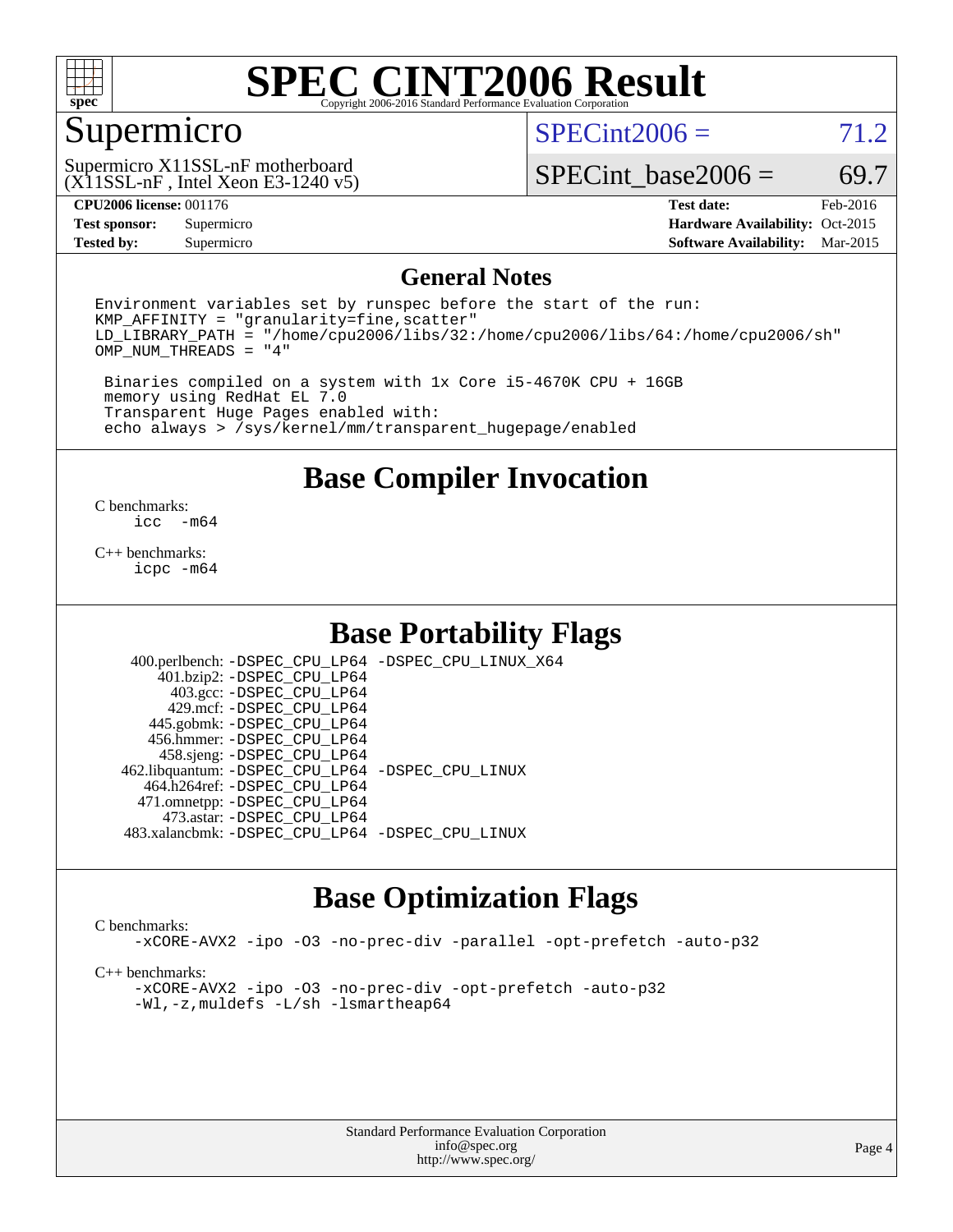

#### Supermicro

 $(X11SSL-nF$ , Intel Xeon E3-1240 v5) Supermicro X11SSL-nF motherboard

 $SPECint2006 = 71.2$  $SPECint2006 = 71.2$ 

SPECint base2006 =  $69.7$ 

**[CPU2006 license:](http://www.spec.org/auto/cpu2006/Docs/result-fields.html#CPU2006license)** 001176 **[Test date:](http://www.spec.org/auto/cpu2006/Docs/result-fields.html#Testdate)** Feb-2016 **[Test sponsor:](http://www.spec.org/auto/cpu2006/Docs/result-fields.html#Testsponsor)** Supermicro Supermicro **[Hardware Availability:](http://www.spec.org/auto/cpu2006/Docs/result-fields.html#HardwareAvailability)** Oct-2015 **[Tested by:](http://www.spec.org/auto/cpu2006/Docs/result-fields.html#Testedby)** Supermicro **Supermicro [Software Availability:](http://www.spec.org/auto/cpu2006/Docs/result-fields.html#SoftwareAvailability)** Mar-2015

### **[Base Other Flags](http://www.spec.org/auto/cpu2006/Docs/result-fields.html#BaseOtherFlags)**

[C benchmarks](http://www.spec.org/auto/cpu2006/Docs/result-fields.html#Cbenchmarks):

403.gcc: [-Dalloca=\\_alloca](http://www.spec.org/cpu2006/results/res2016q1/cpu2006-20160308-39309.flags.html#b403.gcc_baseEXTRA_CFLAGS_Dalloca_be3056838c12de2578596ca5467af7f3)

### **[Peak Compiler Invocation](http://www.spec.org/auto/cpu2006/Docs/result-fields.html#PeakCompilerInvocation)**

[C benchmarks \(except as noted below\)](http://www.spec.org/auto/cpu2006/Docs/result-fields.html#Cbenchmarksexceptasnotedbelow):

[icc -m64](http://www.spec.org/cpu2006/results/res2016q1/cpu2006-20160308-39309.flags.html#user_CCpeak_intel_icc_64bit_f346026e86af2a669e726fe758c88044)

400.perlbench: [icc -m32 -L/opt/intel/composer\\_xe\\_2015/lib/ia32](http://www.spec.org/cpu2006/results/res2016q1/cpu2006-20160308-39309.flags.html#user_peakCCLD400_perlbench_intel_icc_011b86df29f8c679b747245588698a4d)

445.gobmk: [icc -m32 -L/opt/intel/composer\\_xe\\_2015/lib/ia32](http://www.spec.org/cpu2006/results/res2016q1/cpu2006-20160308-39309.flags.html#user_peakCCLD445_gobmk_intel_icc_011b86df29f8c679b747245588698a4d)

[C++ benchmarks \(except as noted below\):](http://www.spec.org/auto/cpu2006/Docs/result-fields.html#CXXbenchmarksexceptasnotedbelow)

[icpc -m32 -L/opt/intel/composer\\_xe\\_2015/lib/ia32](http://www.spec.org/cpu2006/results/res2016q1/cpu2006-20160308-39309.flags.html#user_CXXpeak_intel_icpc_c2c99686a1a582c3e0de0b4806b02cea)

473.astar: [icpc -m64](http://www.spec.org/cpu2006/results/res2016q1/cpu2006-20160308-39309.flags.html#user_peakCXXLD473_astar_intel_icpc_64bit_fc66a5337ce925472a5c54ad6a0de310)

### **[Peak Portability Flags](http://www.spec.org/auto/cpu2006/Docs/result-fields.html#PeakPortabilityFlags)**

 400.perlbench: [-DSPEC\\_CPU\\_LINUX\\_IA32](http://www.spec.org/cpu2006/results/res2016q1/cpu2006-20160308-39309.flags.html#b400.perlbench_peakCPORTABILITY_DSPEC_CPU_LINUX_IA32) 401.bzip2: [-DSPEC\\_CPU\\_LP64](http://www.spec.org/cpu2006/results/res2016q1/cpu2006-20160308-39309.flags.html#suite_peakPORTABILITY401_bzip2_DSPEC_CPU_LP64) 403.gcc: [-DSPEC\\_CPU\\_LP64](http://www.spec.org/cpu2006/results/res2016q1/cpu2006-20160308-39309.flags.html#suite_peakPORTABILITY403_gcc_DSPEC_CPU_LP64) 429.mcf: [-DSPEC\\_CPU\\_LP64](http://www.spec.org/cpu2006/results/res2016q1/cpu2006-20160308-39309.flags.html#suite_peakPORTABILITY429_mcf_DSPEC_CPU_LP64) 456.hmmer: [-DSPEC\\_CPU\\_LP64](http://www.spec.org/cpu2006/results/res2016q1/cpu2006-20160308-39309.flags.html#suite_peakPORTABILITY456_hmmer_DSPEC_CPU_LP64) 458.sjeng: [-DSPEC\\_CPU\\_LP64](http://www.spec.org/cpu2006/results/res2016q1/cpu2006-20160308-39309.flags.html#suite_peakPORTABILITY458_sjeng_DSPEC_CPU_LP64) 462.libquantum: [-DSPEC\\_CPU\\_LP64](http://www.spec.org/cpu2006/results/res2016q1/cpu2006-20160308-39309.flags.html#suite_peakPORTABILITY462_libquantum_DSPEC_CPU_LP64) [-DSPEC\\_CPU\\_LINUX](http://www.spec.org/cpu2006/results/res2016q1/cpu2006-20160308-39309.flags.html#b462.libquantum_peakCPORTABILITY_DSPEC_CPU_LINUX) 464.h264ref: [-DSPEC\\_CPU\\_LP64](http://www.spec.org/cpu2006/results/res2016q1/cpu2006-20160308-39309.flags.html#suite_peakPORTABILITY464_h264ref_DSPEC_CPU_LP64) 473.astar: [-DSPEC\\_CPU\\_LP64](http://www.spec.org/cpu2006/results/res2016q1/cpu2006-20160308-39309.flags.html#suite_peakPORTABILITY473_astar_DSPEC_CPU_LP64) 483.xalancbmk: [-DSPEC\\_CPU\\_LINUX](http://www.spec.org/cpu2006/results/res2016q1/cpu2006-20160308-39309.flags.html#b483.xalancbmk_peakCXXPORTABILITY_DSPEC_CPU_LINUX)

### **[Peak Optimization Flags](http://www.spec.org/auto/cpu2006/Docs/result-fields.html#PeakOptimizationFlags)**

[C benchmarks](http://www.spec.org/auto/cpu2006/Docs/result-fields.html#Cbenchmarks):

 400.perlbench: [-xCORE-AVX2](http://www.spec.org/cpu2006/results/res2016q1/cpu2006-20160308-39309.flags.html#user_peakPASS2_CFLAGSPASS2_LDCFLAGS400_perlbench_f-xAVX2_5f5fc0cbe2c9f62c816d3e45806c70d7)(pass 2) [-prof-gen](http://www.spec.org/cpu2006/results/res2016q1/cpu2006-20160308-39309.flags.html#user_peakPASS1_CFLAGSPASS1_LDCFLAGS400_perlbench_prof_gen_e43856698f6ca7b7e442dfd80e94a8fc)(pass 1) [-ipo](http://www.spec.org/cpu2006/results/res2016q1/cpu2006-20160308-39309.flags.html#user_peakPASS2_CFLAGSPASS2_LDCFLAGS400_perlbench_f-ipo)(pass 2) [-O3](http://www.spec.org/cpu2006/results/res2016q1/cpu2006-20160308-39309.flags.html#user_peakPASS2_CFLAGSPASS2_LDCFLAGS400_perlbench_f-O3)(pass 2) [-no-prec-div](http://www.spec.org/cpu2006/results/res2016q1/cpu2006-20160308-39309.flags.html#user_peakPASS2_CFLAGSPASS2_LDCFLAGS400_perlbench_f-no-prec-div)(pass 2) [-prof-use](http://www.spec.org/cpu2006/results/res2016q1/cpu2006-20160308-39309.flags.html#user_peakPASS2_CFLAGSPASS2_LDCFLAGS400_perlbench_prof_use_bccf7792157ff70d64e32fe3e1250b55)(pass 2) [-opt-prefetch](http://www.spec.org/cpu2006/results/res2016q1/cpu2006-20160308-39309.flags.html#user_peakCOPTIMIZE400_perlbench_f-opt-prefetch) [-ansi-alias](http://www.spec.org/cpu2006/results/res2016q1/cpu2006-20160308-39309.flags.html#user_peakCOPTIMIZE400_perlbench_f-ansi-alias)

 401.bzip2: [-xCORE-AVX2](http://www.spec.org/cpu2006/results/res2016q1/cpu2006-20160308-39309.flags.html#user_peakPASS2_CFLAGSPASS2_LDCFLAGS401_bzip2_f-xAVX2_5f5fc0cbe2c9f62c816d3e45806c70d7)(pass 2) [-prof-gen](http://www.spec.org/cpu2006/results/res2016q1/cpu2006-20160308-39309.flags.html#user_peakPASS1_CFLAGSPASS1_LDCFLAGS401_bzip2_prof_gen_e43856698f6ca7b7e442dfd80e94a8fc)(pass 1) [-ipo](http://www.spec.org/cpu2006/results/res2016q1/cpu2006-20160308-39309.flags.html#user_peakPASS2_CFLAGSPASS2_LDCFLAGS401_bzip2_f-ipo)(pass 2) [-O3](http://www.spec.org/cpu2006/results/res2016q1/cpu2006-20160308-39309.flags.html#user_peakPASS2_CFLAGSPASS2_LDCFLAGS401_bzip2_f-O3)(pass 2) [-no-prec-div](http://www.spec.org/cpu2006/results/res2016q1/cpu2006-20160308-39309.flags.html#user_peakCOPTIMIZEPASS2_CFLAGSPASS2_LDCFLAGS401_bzip2_f-no-prec-div) [-prof-use](http://www.spec.org/cpu2006/results/res2016q1/cpu2006-20160308-39309.flags.html#user_peakPASS2_CFLAGSPASS2_LDCFLAGS401_bzip2_prof_use_bccf7792157ff70d64e32fe3e1250b55)(pass 2) [-auto-ilp32](http://www.spec.org/cpu2006/results/res2016q1/cpu2006-20160308-39309.flags.html#user_peakCOPTIMIZE401_bzip2_f-auto-ilp32) [-opt-prefetch](http://www.spec.org/cpu2006/results/res2016q1/cpu2006-20160308-39309.flags.html#user_peakCOPTIMIZE401_bzip2_f-opt-prefetch) [-ansi-alias](http://www.spec.org/cpu2006/results/res2016q1/cpu2006-20160308-39309.flags.html#user_peakCOPTIMIZE401_bzip2_f-ansi-alias)

Continued on next page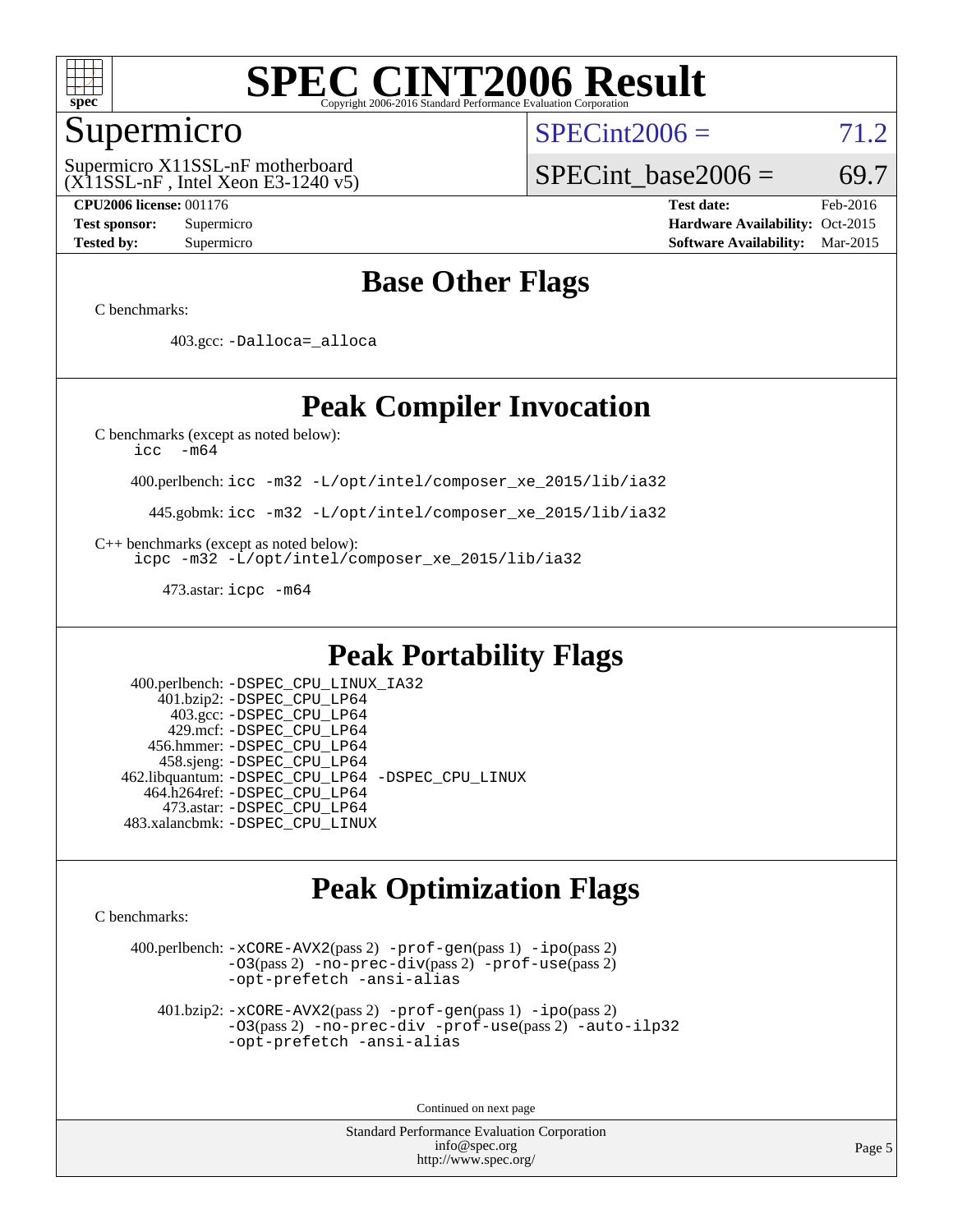

Supermicro

 $SPECint2006 = 71.2$  $SPECint2006 = 71.2$ 

(X11SSL-nF , Intel Xeon E3-1240 v5) Supermicro X11SSL-nF motherboard

SPECint base2006 =  $69.7$ 

| <b>Test sponsor:</b> | Supermicro |
|----------------------|------------|
| <b>Tested by:</b>    | Supermicro |

**[CPU2006 license:](http://www.spec.org/auto/cpu2006/Docs/result-fields.html#CPU2006license)** 001176 **[Test date:](http://www.spec.org/auto/cpu2006/Docs/result-fields.html#Testdate)** Feb-2016 **[Hardware Availability:](http://www.spec.org/auto/cpu2006/Docs/result-fields.html#HardwareAvailability)** Oct-2015 **[Software Availability:](http://www.spec.org/auto/cpu2006/Docs/result-fields.html#SoftwareAvailability)** Mar-2015

## **[Peak Optimization Flags \(Continued\)](http://www.spec.org/auto/cpu2006/Docs/result-fields.html#PeakOptimizationFlags)**

 403.gcc: [-xCORE-AVX2](http://www.spec.org/cpu2006/results/res2016q1/cpu2006-20160308-39309.flags.html#user_peakCOPTIMIZE403_gcc_f-xAVX2_5f5fc0cbe2c9f62c816d3e45806c70d7) [-ipo](http://www.spec.org/cpu2006/results/res2016q1/cpu2006-20160308-39309.flags.html#user_peakCOPTIMIZE403_gcc_f-ipo) [-O3](http://www.spec.org/cpu2006/results/res2016q1/cpu2006-20160308-39309.flags.html#user_peakCOPTIMIZE403_gcc_f-O3) [-no-prec-div](http://www.spec.org/cpu2006/results/res2016q1/cpu2006-20160308-39309.flags.html#user_peakCOPTIMIZE403_gcc_f-no-prec-div) [-inline-calloc](http://www.spec.org/cpu2006/results/res2016q1/cpu2006-20160308-39309.flags.html#user_peakCOPTIMIZE403_gcc_f-inline-calloc) [-opt-malloc-options=3](http://www.spec.org/cpu2006/results/res2016q1/cpu2006-20160308-39309.flags.html#user_peakCOPTIMIZE403_gcc_f-opt-malloc-options_13ab9b803cf986b4ee62f0a5998c2238) [-auto-ilp32](http://www.spec.org/cpu2006/results/res2016q1/cpu2006-20160308-39309.flags.html#user_peakCOPTIMIZE403_gcc_f-auto-ilp32) 429.mcf: [-xCORE-AVX2](http://www.spec.org/cpu2006/results/res2016q1/cpu2006-20160308-39309.flags.html#user_peakCOPTIMIZE429_mcf_f-xAVX2_5f5fc0cbe2c9f62c816d3e45806c70d7) [-ipo](http://www.spec.org/cpu2006/results/res2016q1/cpu2006-20160308-39309.flags.html#user_peakCOPTIMIZE429_mcf_f-ipo) [-O3](http://www.spec.org/cpu2006/results/res2016q1/cpu2006-20160308-39309.flags.html#user_peakCOPTIMIZE429_mcf_f-O3) [-no-prec-div](http://www.spec.org/cpu2006/results/res2016q1/cpu2006-20160308-39309.flags.html#user_peakCOPTIMIZE429_mcf_f-no-prec-div) [-parallel](http://www.spec.org/cpu2006/results/res2016q1/cpu2006-20160308-39309.flags.html#user_peakCOPTIMIZE429_mcf_f-parallel) [-opt-prefetch](http://www.spec.org/cpu2006/results/res2016q1/cpu2006-20160308-39309.flags.html#user_peakCOPTIMIZE429_mcf_f-opt-prefetch) [-auto-p32](http://www.spec.org/cpu2006/results/res2016q1/cpu2006-20160308-39309.flags.html#user_peakCOPTIMIZE429_mcf_f-auto-p32) 445.gobmk: [-xCORE-AVX2](http://www.spec.org/cpu2006/results/res2016q1/cpu2006-20160308-39309.flags.html#user_peakPASS2_CFLAGSPASS2_LDCFLAGS445_gobmk_f-xAVX2_5f5fc0cbe2c9f62c816d3e45806c70d7)(pass 2) [-prof-gen](http://www.spec.org/cpu2006/results/res2016q1/cpu2006-20160308-39309.flags.html#user_peakPASS1_CFLAGSPASS1_LDCFLAGS445_gobmk_prof_gen_e43856698f6ca7b7e442dfd80e94a8fc)(pass 1) [-prof-use](http://www.spec.org/cpu2006/results/res2016q1/cpu2006-20160308-39309.flags.html#user_peakPASS2_CFLAGSPASS2_LDCFLAGS445_gobmk_prof_use_bccf7792157ff70d64e32fe3e1250b55)(pass 2) [-ansi-alias](http://www.spec.org/cpu2006/results/res2016q1/cpu2006-20160308-39309.flags.html#user_peakCOPTIMIZE445_gobmk_f-ansi-alias) 456.hmmer: [-xCORE-AVX2](http://www.spec.org/cpu2006/results/res2016q1/cpu2006-20160308-39309.flags.html#user_peakCOPTIMIZE456_hmmer_f-xAVX2_5f5fc0cbe2c9f62c816d3e45806c70d7) [-ipo](http://www.spec.org/cpu2006/results/res2016q1/cpu2006-20160308-39309.flags.html#user_peakCOPTIMIZE456_hmmer_f-ipo) [-O3](http://www.spec.org/cpu2006/results/res2016q1/cpu2006-20160308-39309.flags.html#user_peakCOPTIMIZE456_hmmer_f-O3) [-no-prec-div](http://www.spec.org/cpu2006/results/res2016q1/cpu2006-20160308-39309.flags.html#user_peakCOPTIMIZE456_hmmer_f-no-prec-div) [-unroll2](http://www.spec.org/cpu2006/results/res2016q1/cpu2006-20160308-39309.flags.html#user_peakCOPTIMIZE456_hmmer_f-unroll_784dae83bebfb236979b41d2422d7ec2) [-auto-ilp32](http://www.spec.org/cpu2006/results/res2016q1/cpu2006-20160308-39309.flags.html#user_peakCOPTIMIZE456_hmmer_f-auto-ilp32) [-ansi-alias](http://www.spec.org/cpu2006/results/res2016q1/cpu2006-20160308-39309.flags.html#user_peakCOPTIMIZE456_hmmer_f-ansi-alias) 458.sjeng: [-xCORE-AVX2](http://www.spec.org/cpu2006/results/res2016q1/cpu2006-20160308-39309.flags.html#user_peakPASS2_CFLAGSPASS2_LDCFLAGS458_sjeng_f-xAVX2_5f5fc0cbe2c9f62c816d3e45806c70d7)(pass 2) [-prof-gen](http://www.spec.org/cpu2006/results/res2016q1/cpu2006-20160308-39309.flags.html#user_peakPASS1_CFLAGSPASS1_LDCFLAGS458_sjeng_prof_gen_e43856698f6ca7b7e442dfd80e94a8fc)(pass 1) [-ipo](http://www.spec.org/cpu2006/results/res2016q1/cpu2006-20160308-39309.flags.html#user_peakPASS2_CFLAGSPASS2_LDCFLAGS458_sjeng_f-ipo)(pass 2) [-O3](http://www.spec.org/cpu2006/results/res2016q1/cpu2006-20160308-39309.flags.html#user_peakPASS2_CFLAGSPASS2_LDCFLAGS458_sjeng_f-O3)(pass 2) [-no-prec-div](http://www.spec.org/cpu2006/results/res2016q1/cpu2006-20160308-39309.flags.html#user_peakPASS2_CFLAGSPASS2_LDCFLAGS458_sjeng_f-no-prec-div)(pass 2) [-prof-use](http://www.spec.org/cpu2006/results/res2016q1/cpu2006-20160308-39309.flags.html#user_peakPASS2_CFLAGSPASS2_LDCFLAGS458_sjeng_prof_use_bccf7792157ff70d64e32fe3e1250b55)(pass 2) [-unroll4](http://www.spec.org/cpu2006/results/res2016q1/cpu2006-20160308-39309.flags.html#user_peakCOPTIMIZE458_sjeng_f-unroll_4e5e4ed65b7fd20bdcd365bec371b81f)  $462$ .libquantum: basepeak = yes  $464.h264$ ref: basepeak = yes [C++ benchmarks:](http://www.spec.org/auto/cpu2006/Docs/result-fields.html#CXXbenchmarks) 471.omnetpp: [-xCORE-AVX2](http://www.spec.org/cpu2006/results/res2016q1/cpu2006-20160308-39309.flags.html#user_peakPASS2_CXXFLAGSPASS2_LDCXXFLAGS471_omnetpp_f-xAVX2_5f5fc0cbe2c9f62c816d3e45806c70d7)(pass 2) [-prof-gen](http://www.spec.org/cpu2006/results/res2016q1/cpu2006-20160308-39309.flags.html#user_peakPASS1_CXXFLAGSPASS1_LDCXXFLAGS471_omnetpp_prof_gen_e43856698f6ca7b7e442dfd80e94a8fc)(pass 1) [-ipo](http://www.spec.org/cpu2006/results/res2016q1/cpu2006-20160308-39309.flags.html#user_peakPASS2_CXXFLAGSPASS2_LDCXXFLAGS471_omnetpp_f-ipo)(pass 2) [-O3](http://www.spec.org/cpu2006/results/res2016q1/cpu2006-20160308-39309.flags.html#user_peakPASS2_CXXFLAGSPASS2_LDCXXFLAGS471_omnetpp_f-O3)(pass 2) [-no-prec-div](http://www.spec.org/cpu2006/results/res2016q1/cpu2006-20160308-39309.flags.html#user_peakPASS2_CXXFLAGSPASS2_LDCXXFLAGS471_omnetpp_f-no-prec-div)(pass 2) [-prof-use](http://www.spec.org/cpu2006/results/res2016q1/cpu2006-20160308-39309.flags.html#user_peakPASS2_CXXFLAGSPASS2_LDCXXFLAGS471_omnetpp_prof_use_bccf7792157ff70d64e32fe3e1250b55)(pass 2) [-opt-ra-region-strategy=block](http://www.spec.org/cpu2006/results/res2016q1/cpu2006-20160308-39309.flags.html#user_peakCXXOPTIMIZE471_omnetpp_f-opt-ra-region-strategy_5382940c29ea30302d682fc74bfe0147) [-ansi-alias](http://www.spec.org/cpu2006/results/res2016q1/cpu2006-20160308-39309.flags.html#user_peakCXXOPTIMIZE471_omnetpp_f-ansi-alias) [-Wl,-z,muldefs](http://www.spec.org/cpu2006/results/res2016q1/cpu2006-20160308-39309.flags.html#user_peakEXTRA_LDFLAGS471_omnetpp_link_force_multiple1_74079c344b956b9658436fd1b6dd3a8a) [-L/sh -lsmartheap](http://www.spec.org/cpu2006/results/res2016q1/cpu2006-20160308-39309.flags.html#user_peakEXTRA_LIBS471_omnetpp_SmartHeap_32f6c82aa1ed9c52345d30cf6e4a0499) 473.astar: [-xCORE-AVX2](http://www.spec.org/cpu2006/results/res2016q1/cpu2006-20160308-39309.flags.html#user_peakCXXOPTIMIZE473_astar_f-xAVX2_5f5fc0cbe2c9f62c816d3e45806c70d7) [-ipo](http://www.spec.org/cpu2006/results/res2016q1/cpu2006-20160308-39309.flags.html#user_peakCXXOPTIMIZE473_astar_f-ipo) [-O3](http://www.spec.org/cpu2006/results/res2016q1/cpu2006-20160308-39309.flags.html#user_peakCXXOPTIMIZE473_astar_f-O3) [-no-prec-div](http://www.spec.org/cpu2006/results/res2016q1/cpu2006-20160308-39309.flags.html#user_peakCXXOPTIMIZE473_astar_f-no-prec-div) [-opt-prefetch](http://www.spec.org/cpu2006/results/res2016q1/cpu2006-20160308-39309.flags.html#user_peakCXXOPTIMIZE473_astar_f-opt-prefetch) [-auto-p32](http://www.spec.org/cpu2006/results/res2016q1/cpu2006-20160308-39309.flags.html#user_peakCXXOPTIMIZE473_astar_f-auto-p32) [-Wl,-z,muldefs](http://www.spec.org/cpu2006/results/res2016q1/cpu2006-20160308-39309.flags.html#user_peakEXTRA_LDFLAGS473_astar_link_force_multiple1_74079c344b956b9658436fd1b6dd3a8a) [-L/sh -lsmartheap64](http://www.spec.org/cpu2006/results/res2016q1/cpu2006-20160308-39309.flags.html#user_peakEXTRA_LIBS473_astar_SmartHeap64_ed4ef857ce90951921efb0d91eb88472) 483.xalancbmk: [-xCORE-AVX2](http://www.spec.org/cpu2006/results/res2016q1/cpu2006-20160308-39309.flags.html#user_peakCXXOPTIMIZE483_xalancbmk_f-xAVX2_5f5fc0cbe2c9f62c816d3e45806c70d7) [-ipo](http://www.spec.org/cpu2006/results/res2016q1/cpu2006-20160308-39309.flags.html#user_peakCXXOPTIMIZE483_xalancbmk_f-ipo) [-O3](http://www.spec.org/cpu2006/results/res2016q1/cpu2006-20160308-39309.flags.html#user_peakCXXOPTIMIZE483_xalancbmk_f-O3) [-no-prec-div](http://www.spec.org/cpu2006/results/res2016q1/cpu2006-20160308-39309.flags.html#user_peakCXXOPTIMIZE483_xalancbmk_f-no-prec-div) [-opt-prefetch](http://www.spec.org/cpu2006/results/res2016q1/cpu2006-20160308-39309.flags.html#user_peakCXXOPTIMIZE483_xalancbmk_f-opt-prefetch) [-ansi-alias](http://www.spec.org/cpu2006/results/res2016q1/cpu2006-20160308-39309.flags.html#user_peakCXXOPTIMIZE483_xalancbmk_f-ansi-alias) [-Wl,-z,muldefs](http://www.spec.org/cpu2006/results/res2016q1/cpu2006-20160308-39309.flags.html#user_peakEXTRA_LDFLAGS483_xalancbmk_link_force_multiple1_74079c344b956b9658436fd1b6dd3a8a) [-L/sh -lsmartheap](http://www.spec.org/cpu2006/results/res2016q1/cpu2006-20160308-39309.flags.html#user_peakEXTRA_LIBS483_xalancbmk_SmartHeap_32f6c82aa1ed9c52345d30cf6e4a0499)

#### **[Peak Other Flags](http://www.spec.org/auto/cpu2006/Docs/result-fields.html#PeakOtherFlags)**

[C benchmarks](http://www.spec.org/auto/cpu2006/Docs/result-fields.html#Cbenchmarks):

403.gcc: [-Dalloca=\\_alloca](http://www.spec.org/cpu2006/results/res2016q1/cpu2006-20160308-39309.flags.html#b403.gcc_peakEXTRA_CFLAGS_Dalloca_be3056838c12de2578596ca5467af7f3)

The flags files that were used to format this result can be browsed at <http://www.spec.org/cpu2006/flags/Intel-ic15.0-official-linux64.html> <http://www.spec.org/cpu2006/flags/Supermicro-Platform-Settings-V1.2-revH.html>

You can also download the XML flags sources by saving the following links:

<http://www.spec.org/cpu2006/flags/Intel-ic15.0-official-linux64.xml> <http://www.spec.org/cpu2006/flags/Supermicro-Platform-Settings-V1.2-revH.xml>